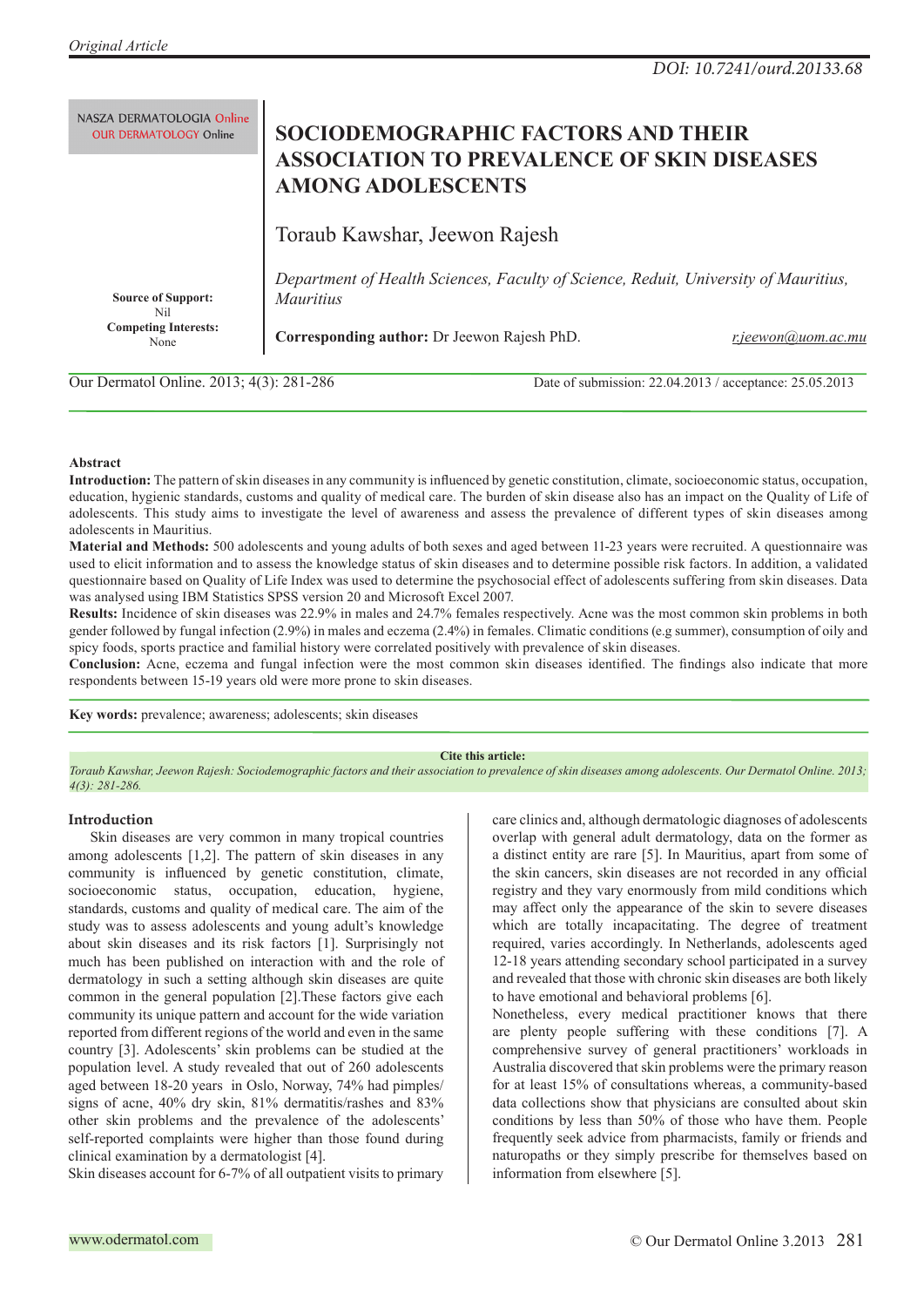A cross-sectional, community-based study in Tehran, Iran by Ghodsi et al. [8] performed to determine the prevalence and severity of acne vulgaris in adolescents reported factors influencing acne severity risk and showed that the secondary outcome measures of family history, relation to nutrition habits, emotional stress, menstruation and smoking were associated with acne. They also stated that personal hygiene is important to inhibit skin diseases such as ringworm, scabies.

According to World Health Organisation 2001 report, the global burden of disease indicated that skin diseases were associated with mortality rates of 20,000 in Sub-Saharan Africa in 2001[9]. An additional point, often overlooked, is that skin problems in the developing world are often transmissible and contagious but are readily treatable [10,11].

Bacterial skin infections or pyoderma are common in most developing countries arised as primary infections of the skin (impetigo) or secondary infections among adolescents [12,13].

Lewis Jones and walker [14] conducted a research among Scottish schoolchildren aged 15-18 years and revealed an 83% high prevalence of acne in teenagers. 11% adolescents perceived their lives to be significantly affected by their acne (8% moderately to severe, 3% severe).

# **Aim**

To assess the prevalence of skin diseases and their awareness among adolescents.

# **Objectives:**

- To investigate which skin disease is more prevalent among adolescents.

- To assess the level of awareness and hygienic practices among teenagers.

- To assess the Quality of Life Index of adolescents suffering from skin diseases.

#### **Material and Methods Sample Population**

A total of 500 random participants including male and female school adolescents and young adults were recruited from different districts of Mauritius. Inclusion criteria for selection were as follows:

1) Age: 11-23 years.

2) Male and Female healthy school adolescents and young adults from secondary schools and universities.

However adolescents and young adults with type 1 and type 2 diabetes were excluded in this study. Following selection the participants were required to fill a designed questionnaire.

# **Questionnaire design**

A questionnaire consisting of both open ended and closed ended questions was designed for the purpose of this study. It included the demographic details (for example age, gender, district etc), the current lifestyle practices with regards to skin disease (for example treatment, face wash), the current awareness of the participants about skin diseases and hygienic practices. Questions on genetic predisposition, possession of tattoos/ piercing, sharing of cosmetics, sports practice, nutrition were also included in an attempt to identify potential risk factors for particular skin diseases.

The last part of the questionnaire dealt with the impact of having skin disease on the social life of the participants and their resulting change in their behaviour. A validated questionnaire based on DLQI (Dermatology Life Quality Index) was used. Prior permission from authors was obtained beforehand.

# **Data collection**

The corrected questionnaires were distributed randomly amongst school adolescents and young university students. Appropriate informed consent was obtained from parents and all participants. Research was approved by UoM Ethic Committee. Information sheet in which all details about the project, the participant's rights and the researcher's statement were enclosed, accompanied the questionnaire. All information collected during the course of this survey was kept confidential and that the data was strictly used for research only.

# **Data Analysis**

Data generated from the questionnaires was analysed both using Excel 2007 (Microsoft corporation) and IBM Statistics SPSS version 20 (IBM corporation). Descriptive frequency tables and Pearson's bivariate correlation in SPSS were used to analyse the information collected during the course of the study.

Analyse carried out also compared the incidence of disease amongst males and females and their current knowledge of skin disease. Potential risk factors for skin disease and the impact of skin disease on the social life of the participants, who had skin disease, were also investigated by performing statistical analysis in SPSS.

# **Results**

The mean age of the sample population was 17.78. The highest levels of education were from tertiary education (27.6%) followed by secondary school (23.8%). Moreover, 63.4% males and 66.1% females were aware about skin diseases and a Pearson correlation revealed a positive correlation between presence of skin diseases and level of knowledge.

Fifteen skin diseases were identified during this survey but acne  $(13%)$ , fungal infection  $(2%)$  and eczema  $(2%)$  were the most prevalent and significant among the adolescents and young adults in the general population. 22.9% males and 24.7% females had acne problem. Furthermore participants aged between 15- 19 years were more prone to skin diseases such as acne (60%), wart (50%), dart (57.1%), eczema (70%), pimples (55.6%) and those who were between 20-24 years were more affected by fungal infection (50%). Among those who were suffering from skin diseases, the face (62%) was the most affected region in the body followed by the back (11%) (Tabl. I).

Also, it was noted that climatic conditions influenced in the severity of skin diseases and almost everyone (93%) complained to be more prone to get any skin diseases during summer. Moreover, 35.5% respondents grade their skin diseases as 'a little severe' while 5% had 'severe' skin diseases and 39% complained having their skin diseases appeared every month and 12% was every 6 months. An interesting aspect was found that 25.5% of the adolescents came to know about skin diseases via other sources such as parents, friends and teachers and 8.6% from the internet and 19.7% from physician. According to the participants, 27% thought skin diseases were caused by parasites followed by virus (23%). Only 17% thought hormone misbalance and fungi may be the cause.

Moreover, 56% of the adolescents thought nutrition could be a leading cause of skin diseases such as acne (39.6%), eczema (1.8%) and wart (0.6%). A Pearson correlation indicated that presence of skin diseases correlated positively and significantly with spicy and oily foods but 33.3% of the sample population consumed oily and spicy foods (25.5%) and fast foods (22.5%) more than three times a week.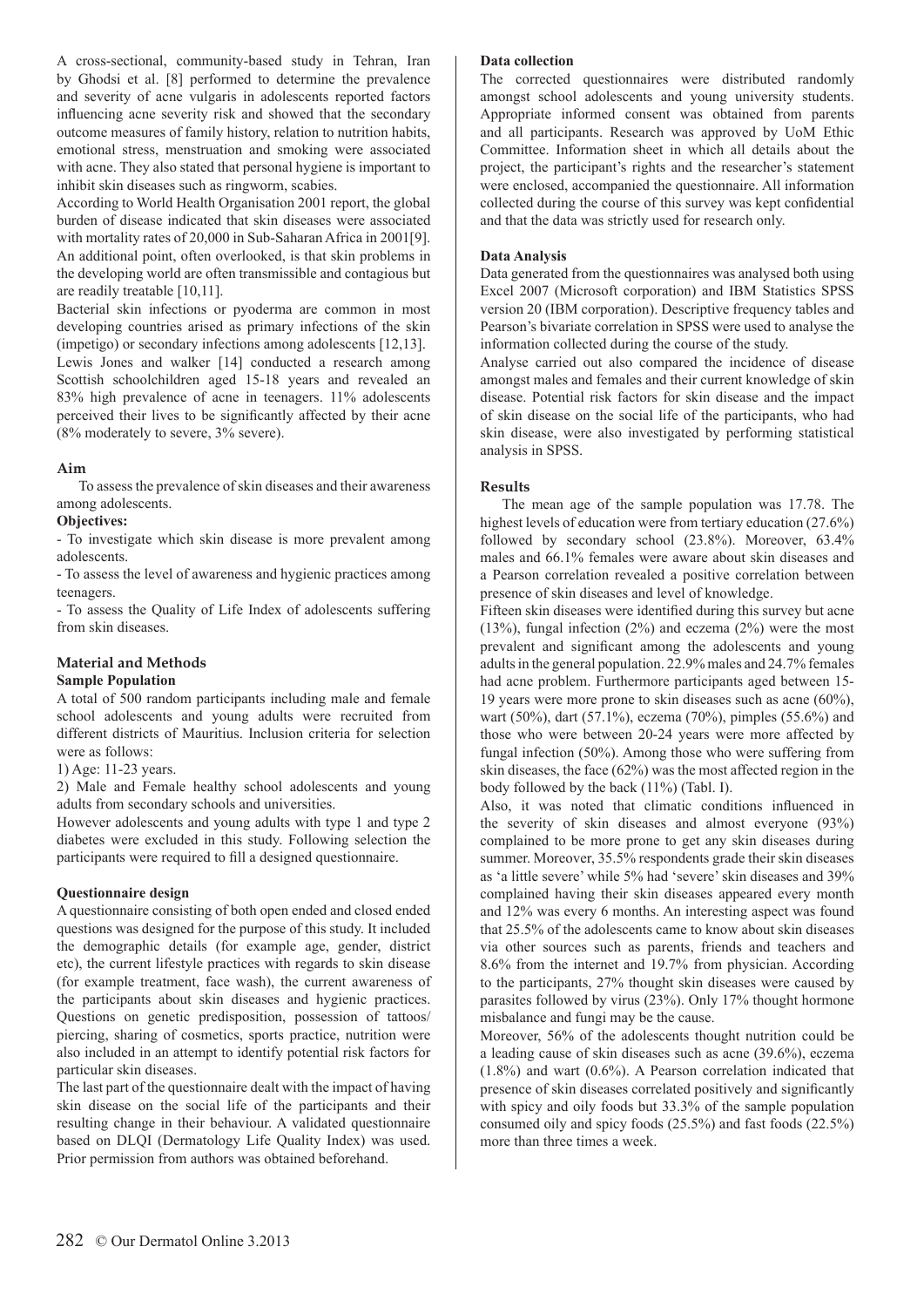| <b>Diseases</b>                                                                                     | Age Group n (%)              |          |                          | Male $(\% )$             | Female (%)               |
|-----------------------------------------------------------------------------------------------------|------------------------------|----------|--------------------------|--------------------------|--------------------------|
|                                                                                                     | $10-14$                      | $15-19$  | $20 - 24$                |                          |                          |
| Acne                                                                                                | 8(12.3)                      | 39(60.0) | 18(27.7)                 | 35.4                     | 64.6                     |
| Wart                                                                                                |                              | 1(50.0)  | 1(50.0)                  | 50                       | 50                       |
| Dart                                                                                                | 1(14.3)                      | 4(57.1)  | 2(28.6)                  | 57.1                     | 42.9                     |
| Eczema                                                                                              |                              | 7(70.0)  | 3(30.0)                  | 30                       | 70                       |
| Pimples                                                                                             | 1(11.1)                      | 5(55.6)  | 3(33.3)                  | 44.4                     | 55.6                     |
| <b>Fungal Infection</b>                                                                             | 3(30.0)                      | 2(20.0)  | 5(50.0)                  | 60                       | 40                       |
| <b>Scabies</b>                                                                                      | $\overline{\phantom{0}}$     | 2(33.3)  | 4(66.7)                  | 33.3                     | 66.7                     |
| Athlete's Foot                                                                                      | $\overline{\phantom{0}}$     | 1(100.0) | $\overline{a}$           | 100                      |                          |
| Psoriasis                                                                                           | $\overline{\phantom{0}}$     | 3(60.0)  | 2(40.0)                  | 60                       | 40                       |
| Allergies                                                                                           | $\overline{\phantom{0}}$     | 1(100.0) |                          |                          | 100                      |
| Pigmentation                                                                                        | $\blacksquare$               |          | 2(100.0)                 | $\overline{\phantom{a}}$ | 100                      |
| Furunculosis                                                                                        | $\overline{\phantom{a}}$     | 1(100.0) |                          |                          | 100                      |
| Rashes                                                                                              | $\overline{\phantom{0}}$     |          | 1(100.0)                 | 100                      |                          |
| <b>Folliculitis</b>                                                                                 | $\overline{\phantom{0}}$     |          | 1(100.0)                 | 100                      | $\overline{\phantom{a}}$ |
| <b>Scars</b>                                                                                        | $\qquad \qquad \blacksquare$ | 1(100.0) | $\overline{\phantom{a}}$ | 100                      | $\overline{\phantom{a}}$ |
| Table I. Different frequencies and percentage of the different skin diseases in different age group |                              |          |                          |                          |                          |

#### **Discussion**

Skin disease is a major health problem [15]. Given the rise in the prevalence of skin infections in many countries and the lack of published data pertaining to the prevalence and awareness of skin disease in Mauritius, this survey was done to assess the level of awareness of skin disease and the prevalence of skin infections among the Mauritian adolescents and young adult's population and found a prevalence of 1:15 among males and females suffering from skin diseases.

Out of 500 participants, it was found that the overall incidence of disease was 24% (n=120). Acne (n=65) was most prevalent among the youngsters followed by eczema and fungal infection in both gender. This finding is in line with the study done by Mancini [16] who revealed that acne vulgaris was the most common skin diseases treated by physicians accounting for more than 14 million visits per year and that generally, acne appeared for the first time in approximately 85% of individuals between the ages of 15 and 17 years. Among the participants who had skin diseases, the majorities (60%) had acne and are within 15-19 years. According to Mancini [16], the first acne lesions among adolescents and young adults were one of the earliest signs of approaching puberty and generally occurred at time of heightened emotional sensitivity.

The incidence of skin diseases in males was 22.9% (n=47) and in females 24.7% (n=73). Further analysis revealed that of the total number of males with or without disease, 11.2% had acne and 14.2% of females also had acne. Eczema and fungal infections were present in 1.5% and 2.9% of males respectively while 2.4% and 1.4% of females who had a skin disease had eczema and fungal infection respectively. An interesting finding is that two males and four females had scabies. Diseases such as wart, dart pimples, scabies, athletes' foot, allergies, psoriasis, pigmentation, furunculosis, rashes, folliculitis and scars though in small amounts, were reported by the participants but in low frequency.

**Relationship of age and affected body parts with skin disease** Skin problems were found in all age categories. However, age and presence of disease among youngsters did not correlate  $(p>0.05)$ . Indeed age was not linked to the presence of disease as acne, dart, fungal infections and other skin diseases were present across all age group implying that a particular disease did not occur at a particular age (Tabl. I). El-Khateeb et al [3] conducted a study in Cairo, Egypt and discovered that only certain skin diseases were related to age. Bacterial infections subgroup was the most common in infants and preschool children, and impetigo was the leading disease [1]. In school and young adult stages, scabies and contact dermatitis were the most common and in old adult and geriatric stages, scabies was the most common. However, this study found that acne, dart, eczema was more prominent between the age of 15-19 years and fungal infections in 20-24 years.

Analysis of impact of skin disease on body parts revealed that face was the most affected. The majority (90.8%) of population who had acne, had their face most affected followed by the back (6.2%). Palmar [17] stated that generally acne began on the face and as it progressed and became more severe, it began to affect other areas of the body as well. Back acne was fairly common among acne sufferers affecting males, females, teens and adult. However, not everyone with acne would experience an outbreak on the body, but those with body acne nearly always have acne on the face too and their causes were the same that is, overactive oil glands, excess dead skin cells, and proliferation of acnecausing bacteria. Moreover body acne was more common and more severe among males [17]. Dart and pimples also affected the face of the participants (57.1% and 66.7% respectively). However, results here showed that as eczema and scabies mostly affected the feet. Of those who specified other places, it was seen that the belly, butt, head, neck and breast were also body parts which were affected by skin disease but there was a minimal percentage.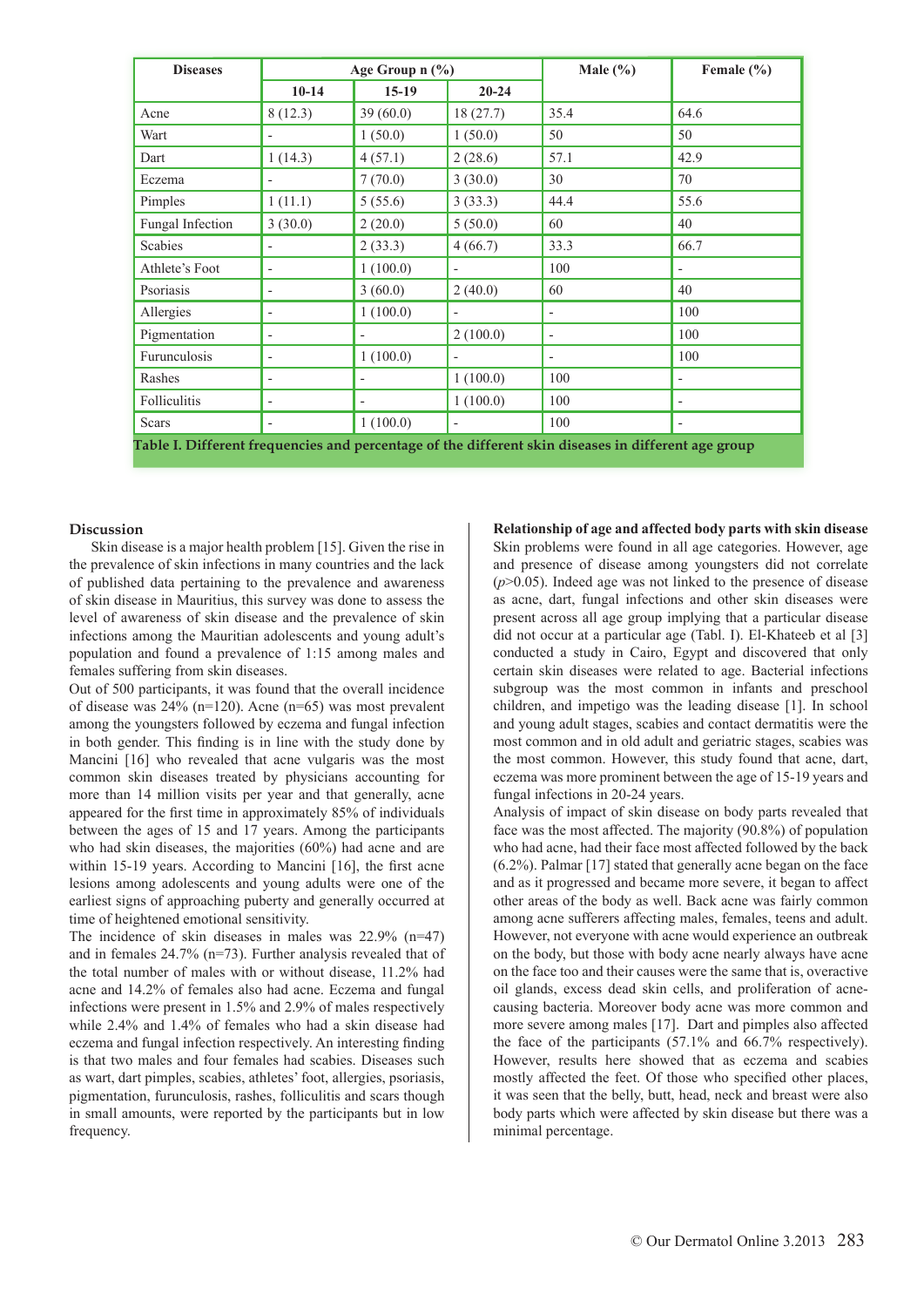Analyses also revealed that there are differences in the Frequency and Severity of skin diseases among the participants. Furthermore, this study demonstrated that skin diseases appeared roughly every day to every month. Acne and eczema appeared daily to every month while fungal infections appeared mostly every 4 months and most of participants with dart had the disease every 3 months. The fact of having a skin disease was not considered as a severe problem by a large cohort (35.5%) while a minority (5%) stated that their skin disease was 'very severe'. Acne, dart and fungal infections was considered as a 'very little severe' by the respondents, while those having psoriasis and eczema, the response to the severity of the corresponding disease varied from 'not at all severe' to 'very severe'. This can be explained by the fact that, as a disease progresses, body parts get affected and in the case of psoriasis and eczema, many body parts are affected which the youngsters considered as severe [17].

The attitude of the general study population (n=500) in relation to treatment of skin disease yielded interesting findings. A large percentage (59.4%) of adolescents and young adults seek for advice from dermatologist for treatment following skin disease. Herbal treatment was also an ailment for skin disease while selfmedication was in a small percentage (15.2%). A visit to the dermatologist is the best treatment for skin disease depending on the severity of the disease rather than self-medication. A research on retinoids revealed that it has been used widely in the topical and systemic treatments of various dermatoses: psoriasis, disorders of keratinization (DOK), keratotic genodermatosis, and severe acne [18]. The majority of respondents (58.3%) stated that they sought for dermatological consultation at least 1-5 times over the preceding year and they are also of the opinion that a visit to the dermatologist is the best treatment. However, the frequency of dermatologist visits for acne was quite low. The majority of those having scabies (66.7%) did not visit a dermatologist. Nevertheless 2.5% of diseased population specified that they visited pharmacist and 2.5% stated they did nothing to treat their skin disease.

# **Risk factors and its relationships to prevalence of skin diseases**

In the current study one of the objectives was to assess the current awareness of skin diseases of young adults. Various variables pertaining to knowledge of skin diseases were assessed. The majority of males and females were aware of skin diseases. Further analyses between presence of skin diseases and awareness of skin diseases revealed a strong positive association between these two variables ( $p=0.00$ ,  $r= 0.372$ ). This can be explained by the fact that due to the frequent occurrence of skin diseases, the youngsters were more aware. A community-based study of skin diseases especially acne amongst adolescents in Singapore revealed that half of the respondents felt that the following factors in order of priority were important in acne: fried foods, cosmetics, stress, lack of sleep and hormonal changes and in addition two factors, poor skin hygiene (71%) and dirt (75.8%) were identified as most important [19]. In this study, acne was the most predominating skin disorder the sample population was aware of, followed by eczema, pimples, skin cancer, dart and psoriasis. In addition, a case of acne stage II was presented with a long history of firm nodules, large abscesses and sinous tracts, small scars, distributed in the axillary, groin, perianal and infraumbilical areas, associated with lesions on the face [15].

Nutrition is one of the most important parameters that are involved in modulating skin health and condition [20]. The knowledge about main etiological agents of skin diseases was assessed, and the opinions of the participants diverged. Some adolescents were not aware that bacteria, fungi and hormone imbalance could be a possible cause of skin disease. On the other hand, analysis of nutrition and skin disease relationship revealed that, a large cohort (56%) was aware that nutrition is a risk factor for skin disease and most of them, stated that acne was the leading skin disorder caused by nutrition followed by pimple. The role of food in the aetiopathogenesis of skin diseases remains controversial. However, a study done on participants aged between 6-17 years in a paediatric dermatology clinic and found that in a total of 75% (75 of 100) had tried some form of food exclusion. Of these 48% had avoided dairy products, 27% avoided eggs, 20% food additives and colouring, 13% avoided chocolates, sweets (candy), soft or fizzy drinks and nuts. 30% of those restricting foods felt that this had brought about an improvement in their skin diseases such as atopic dermatitis and acne but 51% said they had done so after consultation with a doctor or dietician [21]. Indeed, in the present study presence of skin disease correlated both positively and strongly with spicy and oily foods ( $r=+ve$ ,  $p=0.000$ ;  $r=+ve$ ,  $p=0.001$  respectively). A community based study in Iran showed that sweet and oily foods were recognised as risk factors for moderate to severe acne. However, this relationship does not always stand good as spicy foods were not associated with acne severity [8].

The knowledge about sharing of cosmetics as an agent for skin disease was analysed and it was found that the majority of males and females know that cosmetics could cause skin disease irrespective of age group. Foundation was the cosmetic which was mostly used by males and females and a majority did not share their cosmetics. Many of the participants (91.2%) noticed a positive change in their skin after use of cosmetics while 8.8% had a negative change. Among those who experienced negative changes, acne, pimples, skin rashes, dart and irritations were observed.

In Sweden, Berne et al [22] revealed that the use of cosmetics is rising and adverse reactions to these products are increasing. Among people with self-reported sensitive skin, as many as 57% of women and 31.4% of men reported side effects from using cosmetics or skin care products at some stage in their lives. Their study suggests that 176 patients who visited a dermatologist with specific complaints of reactions to cosmetic products, 45% had dermatoses. Contact dermatitis is the most commonly reported adverse reaction to cosmetics and others such as itching, burning, papules and various others [23]. Moreover, in a recent epidemiological study in UK, 23% of women and 13.8% of men had experienced some sort of negative reaction to a personal care product over the course of 1 year [22]. Findings indicate no correlation between knowledge status and knowledge of cosmetics as a cause of disease and suggest that people are not aware that cosmetics can lead to skin diseases.

In addition all respondents were very aware that tattoo or piercing could be a risk factor for skin disease and this explains why the majority of them were unwilling to have a tattoo or piercing. Tattoos and piercing are increasingly popular in today's society, but it could also give rise to skin diseases.

An investigation was conducted among adolescents of the University of Bari in the region of Apulia, Italy about the knowledge of the risk and practices related to tattoo and piercing.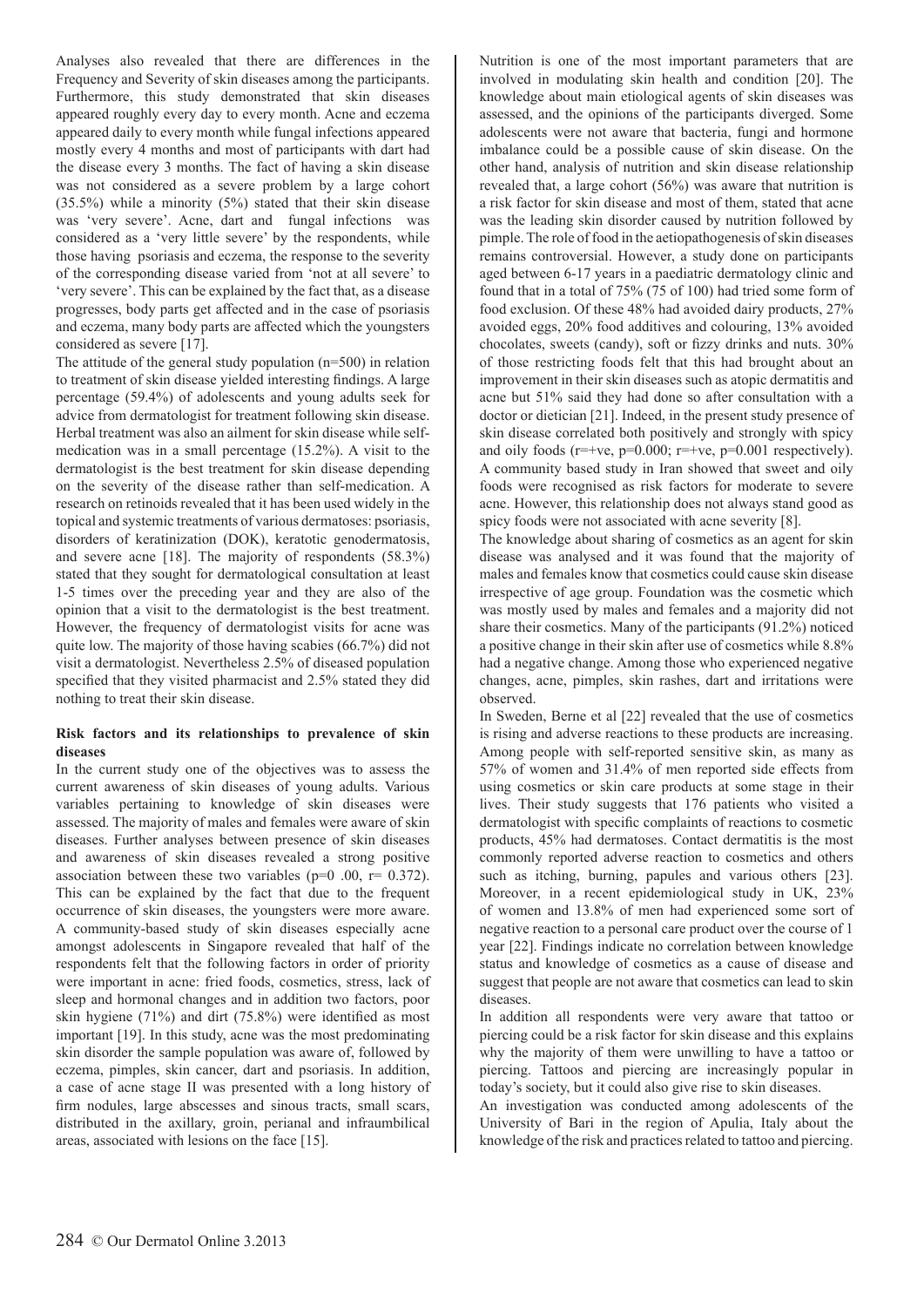Of the 1598 students, 78.3% believe it is risky to undergo piercing/tattoo practices, 29% of the sample had at least one piercing or tattoo (excluding earlobe piercing in women). The average age for first piercing was 15.3 years and tattoo 17.5 years. 13.2% of the interviewees who underwent tattoos had skin complication after and 13.1% declared they had had several symptoms [24].

Another major factor contributing positively to a higher incidence of skin diseases is climatic conditions. Hand-footmouth disease (HFMD) is an acute viral infection that occurs usually among children in summer [25]. In this study, attempts were made to find possible risk factors for the skin disorders which the youngsters faced. The majority of the study population (92.5%) was more prone to diseases in summer. An association between season and a higher incidence of skin diseases do exist. It has also been found that 8.8% males and 13.6% females were more prone to skin diseases during summer season. For instance, El-Khateeb et al [3] found that there is significant variation in skin diseases mainly in summer (40.7%) and the main skin diseases included dermatitis (58.7%) as most common followed by fungal infection (34.87%), scabies (9.26%), warts (5.51%), and pigmentary disorders (4.24%).

#### **Other factors linked to prevalence of Skin Diseases**

Skin hygiene, particularly hands, is considered to be one of the primary mechanisms to reduce risk of infection [26]. Majority of respondents (89%) were fully aware of the impact of humidity can be a prevalence of skin diseases and therefore they did not keep their clothes in a humid environment. A study done in Lebanon among Polish soldiers whose skin diseases pose an epidemiological problem in hot, dry as well as humid climate. High temperature and humidity of air, inappropriate clothing and low level of personal hygiene influence the incidence of skin disease among them. 13.2% of them suffered from dermatoses, 16.2% mycoses, 11.9% from viral diseases and 10% from pyoderma [27].

Most of the youngsters (81.7%) practiced sports. Acne was predominant among those suffering from skin disease and practicing sports, followed by eczema. The correlation between frequency of sports practice and presence of skin disease was not statistically significant. The role of sport in the pathogenesis of acne or skin disease remains to be determined as our data is insufficient enough to relate sports as being a direct risk factor. During the survey only 1 out of 120 participants suffering from skin diseases got furunculosis, which is quite frequent among athletes, was observed. For instance, one study done by [28] revealed that furunculosis in 28% of high school football players and 14% of basketball players.

It is commonly known that the occurrences of some skin diseases are known to be associated with family history. For examples, Tan et al [19] reported a high prevalence of young adolescents in Singapore suffering from acne (88%) when their parents suffered from similar conditions. The hygienic practices of the participants with skin diseases were found to be very good. For instance, the majority did not share their cosmetics (67%), washed their face more than once (49.8%) and most of them bathed twice or more daily. Results also show that many youngsters changed their clothes after heavy perspiration. A study carried out on prevalence of Tinea cruris showed that excessive perspiration is the most common predisposing factor and hence patient education on proper hygiene makes intuitive sense for successful treatment [29].

# **Dermatology Life Quality Index (DLQI)**

Finally, the psychological aspect of skin diseases and its impact on social life of the participants who had skin disease were also investigated. Many of them had a little itching of the skin while very few find their skin itching very much. This finding suggests that depending on the skin disease present, the degree of embarrassment varies. Coincidentally, the impact of having skin disease did not interfere very much with the quality of life of youngsters. This is further supported from evidence that way of dressing, social and leisure activities, family relationships, studies were not affected.

Social, psychological and occupational factors may all contribute to an impaired quality of life. Simmons and Massey [30] found that life choices and employment opportunities are influenced by skin diseases as they may impinge on social life leading to embarrassment, decreased confidence, feelings of rejection and social withdrawal. In addition, domestic life may be affected on many levels.

100 patients with psoriasis had poor quality of life and significant correlation was found between Dermatology Life Quality Index and Beck Depression Inventory [31].

#### **Conclusion**

This project has given an account on the prevalence and awareness of skin diseases among school adolescents and young adults in Mauritius. The findings in this study demonstrated that people between the ages of 15-19 years were more prone to skin diseases. Moreover, more females were more affected to skin diseases rather than males.

Acne, eczema and fungal infection were the most common diseases affecting this particular group of people and amongst the different body parts; the face, back and feet were the most affected in particular during summer season. Most respondents view their skin diseases as 'little severe' and the majority preferred to seek dermatologists' advice to avoid worsening skin diseases.

Even if a greater number were aware the fact that cosmetics can be a cause of skin diseases, still most of the respondents made use of them, in particular females. Complaints related to cosmetics include acne, dart, rashes and irritations were the most dominant. The majority were unwilling to have a tattoo/ piercing due to the fact that they were aware of its related risk factors.

A large number of adolescents practiced sports. Amongst those who exercised, they suffered from mostly acne. Three quarter of the sample population were aware that perspiration could be a risk factor, hence, after heaving sweating the adolescents did change their clothes and maintain good hygienic practices.

Besides, acne and eczema were found to coincide with family history, that is, some participants said having parents or siblings suffering from acne and eczema and in turns they were affected too.

Also, the psychosocial effect was investigated among adolescents suffering from skin diseases. It was found that some people were a little embarrassed and had an influence in their life, especially problems with their family members, close friends or partners.

Awareness campaigns should organised in schools regarding on preventive measures of skin diseases and advice concerning treatment and regular medical check up in schools as some adolescents might get some skin problems but are unaware. Having a balanced diet and minimum use of cosmetics followed by proper hygiene can also help in preventing skin diseases.